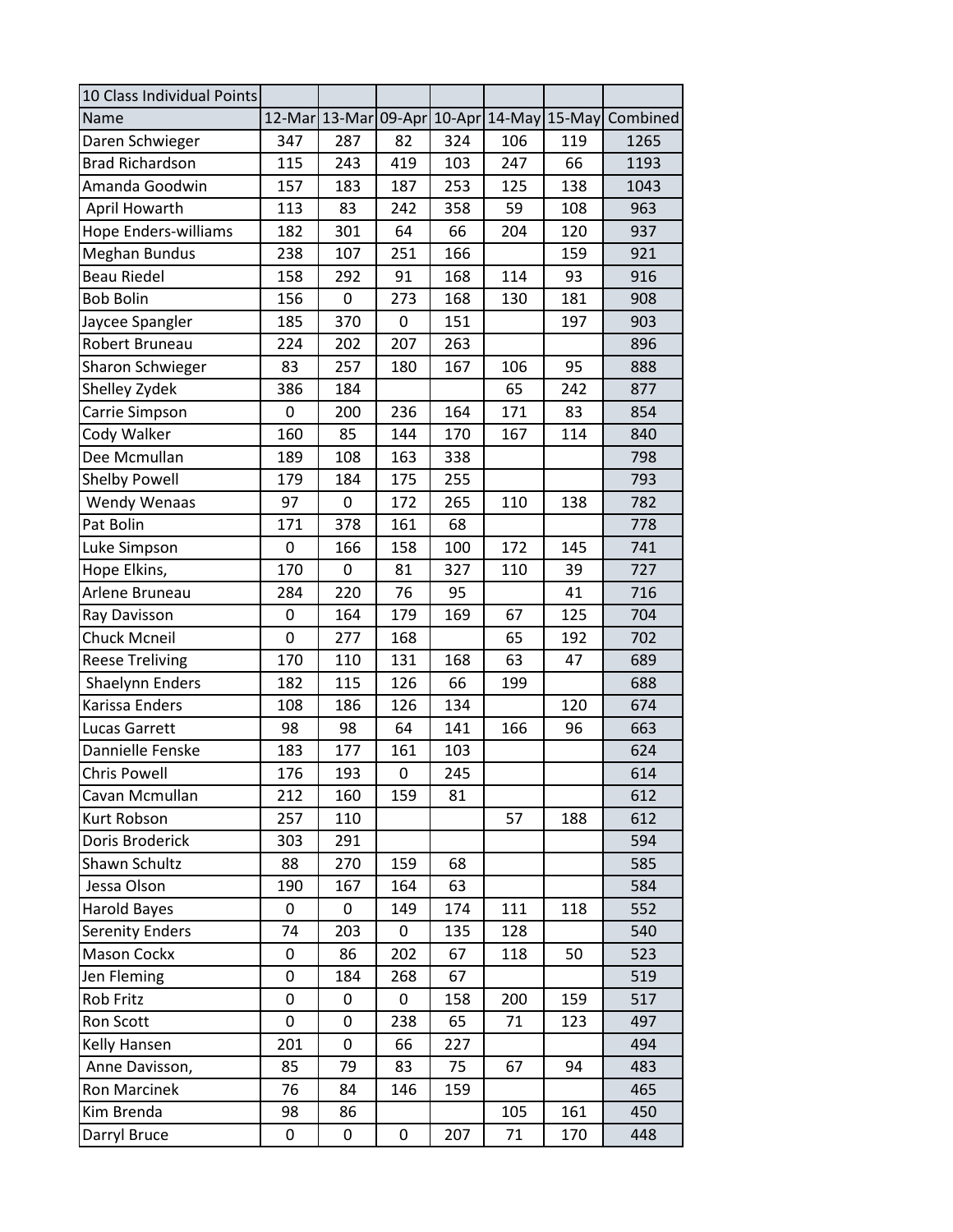| Mac Wade              | 242 | 200         |     |     |     |     | 442 |
|-----------------------|-----|-------------|-----|-----|-----|-----|-----|
| Savanah Rumary        | 174 | 91          | 96  | 78  |     |     | 439 |
| Kelly Feth            | 0   | 0           | 141 | 65  | 50  | 183 | 439 |
| <b>Brent Shaw</b>     | 187 | 105         | 74  | 63  |     |     | 429 |
| Josie Abraham         | 0   | 93          | 262 | 67  |     |     | 422 |
| <b>Bev Mailer</b>     | 179 | 155         | 0   | 79  |     |     | 413 |
| Danielle Gamache      | 110 | 303         |     |     |     |     | 413 |
| Kevin Mcgillicky      | 112 | 0           | 81  |     | 122 | 85  | 400 |
| <b>Bruce Wade</b>     | 189 | 172         |     |     |     |     | 361 |
| <b>Steve Vallance</b> | 182 | 73          |     |     | 48  | 58  | 361 |
| Charmaine Greanya     | 186 | 149         |     |     |     |     | 335 |
| Denise Greanya        | 177 | 149         |     |     |     |     | 326 |
| Sandi Feth            | 0   | 0           | 140 |     | 77  | 109 | 326 |
| Kendayl Sieben        | 315 | 0           |     |     |     |     | 315 |
| Len Gamache           | 110 | 185         |     |     |     |     | 295 |
| <b>Tucker Brown</b>   | 284 | 0           |     |     |     |     | 284 |
| Larry Cressman        | 104 | 173         |     |     |     |     | 277 |
| <b>Gord Marsh</b>     | 0   | 118         | 0   | 153 |     |     | 271 |
| Laura Kokesch         |     |             |     |     | 48  | 217 | 265 |
| <b>Bob Dennis</b>     | 81  | 100         | 0   | 77  |     |     | 258 |
| Dana Cleghorn         | 0   | 0           | 0   | 89  | 73  | 89  | 251 |
| <b>Heather Stairs</b> | 0   | 0           | 71  | 175 |     |     | 246 |
| <b>Brian Oblak</b>    | 79  | $\mathbf 0$ | 71  |     | 49  | 46  | 245 |
| Jessica Tyrrell       | 0   | 91          | 74  |     | 77  |     | 242 |
| Jack Richardson       |     |             |     |     | 161 | 60  | 221 |
| <b>Rene Orourke</b>   |     |             |     |     |     | 211 | 211 |
| Amanda Macleod,       | 210 | 0           |     |     |     |     | 210 |
| Skylar Brown          | 207 | 0           |     |     |     |     | 207 |
| Darcy Brown           | 0   | 0           | 133 | 72  |     |     | 205 |
| Sue Norquay           | 110 | 89          |     |     |     |     | 199 |
| Lauren Oblak          | 79  | 0           | 71  |     |     | 46  | 196 |
| Karl Mcgillicky       | 112 | 82          |     |     |     |     | 194 |
| <b>Brian Cardinal</b> | 99  | 94          |     |     |     |     | 193 |
| Michelle Dennis       |     |             |     |     | 60  | 133 | 193 |
| Kayla Cardinal        | 93  | 94          |     |     |     |     | 187 |
| <b>Brian Dick</b>     | 0   | 179         |     |     |     |     | 179 |
| Alex Hansen           | 179 | 0           |     |     |     |     | 179 |
| Megan Blyth           | 108 | 0           | 65  |     |     |     | 173 |
| <b>Rick Bond</b>      |     |             |     |     | 50  | 123 | 173 |
| <b>Brittany Braun</b> | 0   | 110         |     |     |     | 60  | 170 |
| Kathy Thompson,       | 0   | 167         |     |     |     |     | 167 |
| Darlene Rae           | 0   | 0           | 74  | 89  |     |     | 163 |
| Calvin Baldwin        | 0   | 0           | 67  | 84  |     |     | 151 |
| Jody Ridiel           |     |             |     |     | 48  | 97  | 145 |
| Dale Lattery          | 102 | 0           |     |     |     |     | 102 |
| Elwood Sawby          | 0   | 0           | 98  |     |     |     | 98  |
| <b>Shanon Hines</b>   |     |             |     |     |     | 94  | 94  |